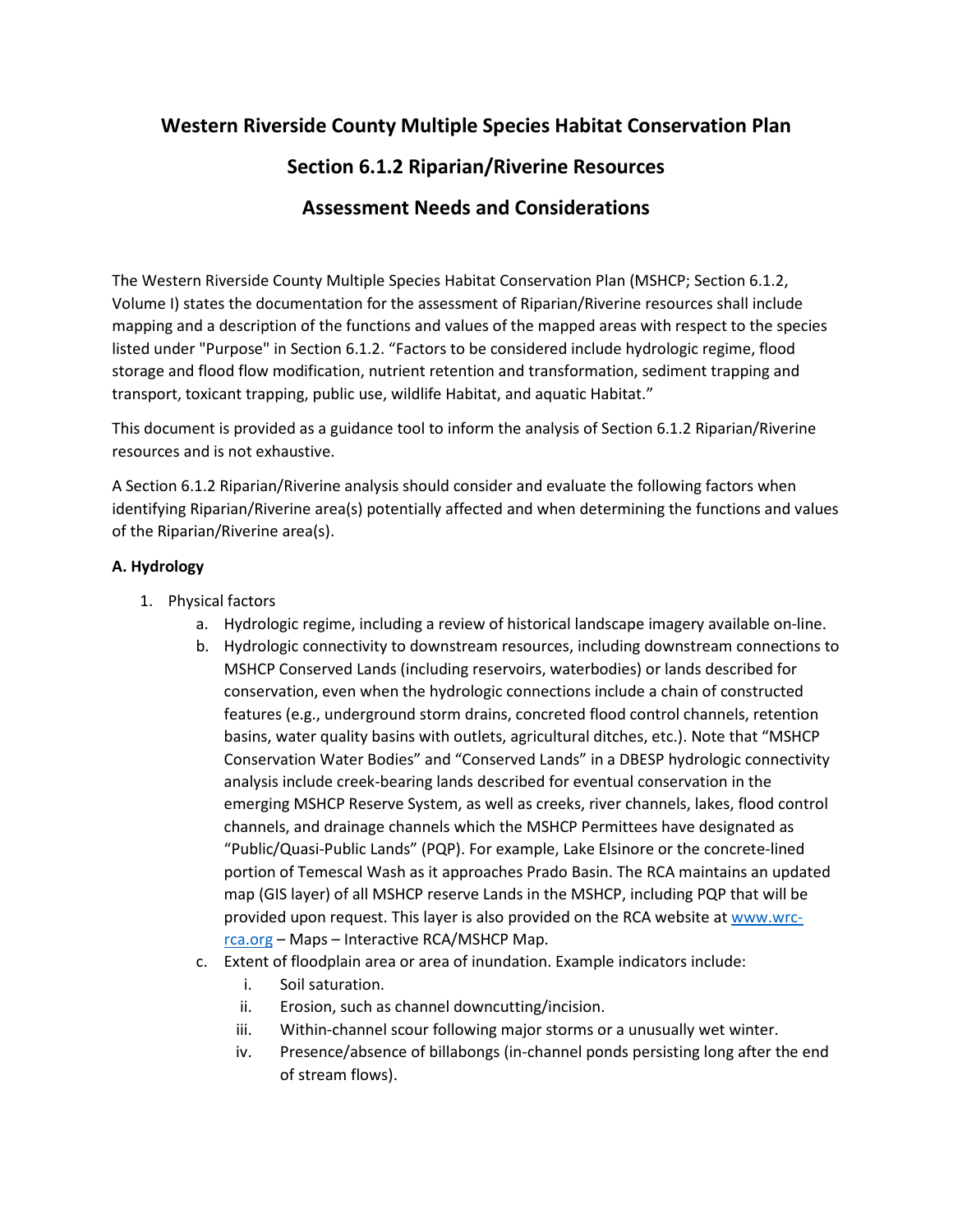- v. Presence/absence of ephemeral pools (pools persisting for days or weeks after a major rain event).
- d. Flood storage and flood flow modification/attenuation.
- e. Hydraulic regime (if portion of feature flows through a culvert, bridge piers, etc.); consider this if applicable and how this may be altered with proposed changes to existing facilities.
- f. Sediment trapping and transport
- 2. Chemical factors
	- a. Nutrient retention and transformation.
	- b. Toxicant trapping.
	- c. Pollutant loading.
	- d. Signs of salinity (e.g., salt crystals on soil surfaces, or alternatively, presence and/or abundance of halophytic plant species).

### **B. Biological Resources**

- 1. Aquatic feature type(s) present, including ephemeral streams in agricultural fields, roadside ditches, other drainage ditches, etc.
- 2. Soil series present. When listing the soil series present on and around a project site, include the Natural Resources Conservation Service (NRCS) "long-format" descriptions of texture, depth, and subsurface layers associated with each soil series present.
	- a. Presence/absence of any NRCS soil series having the suffixes "saline" or "salinealkaline", or which have been described by the NRCS as being a saline or saline-alkaline soil.
- 3. Plant habitat
	- a. Narrow Endemic Plant Species and Criteria Area Plant Species presence listed in Section 6.1.2 in "Purpose", and suitable habitat or presence of associated vegetation communities.
	- b. Floristic composition (species list) and diversity of herbaceous hydrophytic plant species present, including the small annual species having ephemeral phenology during winter and/or spring, and then disappearing soon afterward.
	- c. Floristic composition (species list) of woody riparian plant species present.
	- d. Describe the types of herbaceous wetland plant communities present, including vernal wet meadows in the vicinity of drainages, ponds, or ephemeral pools.
	- e. Describe the types of woody riparian plant communities present.
	- f. Presence/absence of key upland plant species and upland vegetation communities that speak to the buffer adjacent to the riparian/riverine resource. For example, presence of intact sage scrub or presence of gum trees (*Eucalyptus* spp.).
	- g. Presence/absence of non-native/invasive plant species. For example, the lack or presence of tamarisk (*Tama*rix spp.) or *Arundo donax*.
- 4. Wildlife habitat (e.g., foraging, breeding, shelter/roosting/refugia)
	- a. Listed riparian bird species (least Bell's vireo (*Vireo bellii pusillus*), southwestern willow flycatcher (*Empidonax trailii extimus*), western yellow billed cuckoo (*Coccyzus*